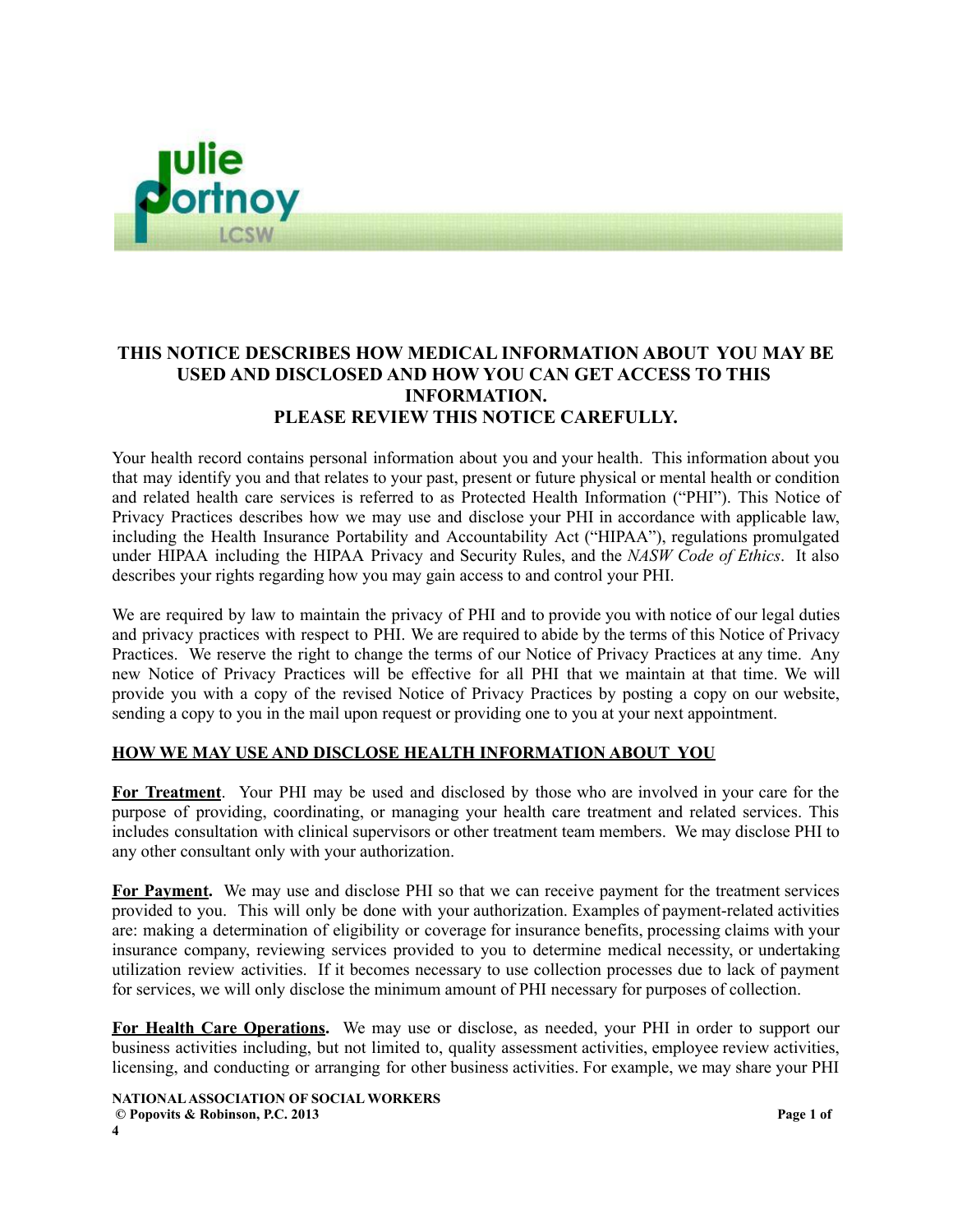with third parties that perform various business activities (e.g., billing or typing services) provided we have a written contract with the business that requires it to safeguard the privacy of your PHI. For training or teaching purposes PHI will be disclosed only with your authorization.

**Required by Law.** Under the law, we must disclose your PHI to you upon your request. In addition, we must make disclosures to the Secretary of the Department of Health and Human Services for the purpose of investigating or determining our compliance with the requirements of the Privacy Rule.

**Without Authorization.** Following is a list of the categories of uses and disclosures permitted by HIPAA without an authorization. Applicable law and ethical standards permit us to disclose information about you without your authorization only in a limited number of situations.

As a social worker licensed in this state and as a member of the National Association of Social Workers, it is our practice to adhere to more stringent privacy requirements for disclosures without an authorization. The following language addresses these categories to the extent consistent with the *NASW Code of Ethics* and HIPAA.

**Child Abuse or Neglect.** We may disclose your PHI to a state or local agency that is authorized by law to receive reports of child abuse or neglect.

**Judicial and Administrative Proceedings.** We may disclose your PHI pursuant to a subpoena (with your written consent), court order, administrative order or similar process.

**Deceased Patients.** We may disclose PHI regarding deceased patients as mandated by state law, or to a family member or friend that was involved in your care or payment for care prior to death, based on your prior consent. A release of information regarding deceased patients may be limited to an executor or administrator of a deceased person's estate or the person identified as next-of-kin. PHI of persons that have been deceased for more than fifty (50) years is not protected under HIPAA.

**Medical Emergencies.** We may use or disclose your PHI in a medical emergency situation to medical personnel only in order to prevent serious harm. Our staff will try to provide you a copy of this notice as soon as reasonably practicable after the resolution of the emergency.

**Family Involvement in Care.** We may disclose information to close family members or friends directly involved in your treatment based on your consent or as necessary to prevent serious harm.

**Health Oversight.** If required, we may disclose PHI to a health oversight agency for activities authorized by law, such as audits, investigations, and inspections. Oversight agencies seeking this information include government agencies and organizations that provide financial assistance to the program (such as third-party payors based on your prior consent) and peer review organizations performing utilization and quality control.

**Law Enforcement.** We may disclose PHI to a law enforcement official as required by law, in compliance with a subpoena (with your written consent), court order, administrative order or similar document, for the purpose of identifying a suspect, material witness or missing person, in connection with the victim of a crime, in connection with a deceased person, in connection with the reporting of a crime in an emergency, or in connection with a crime on the premises.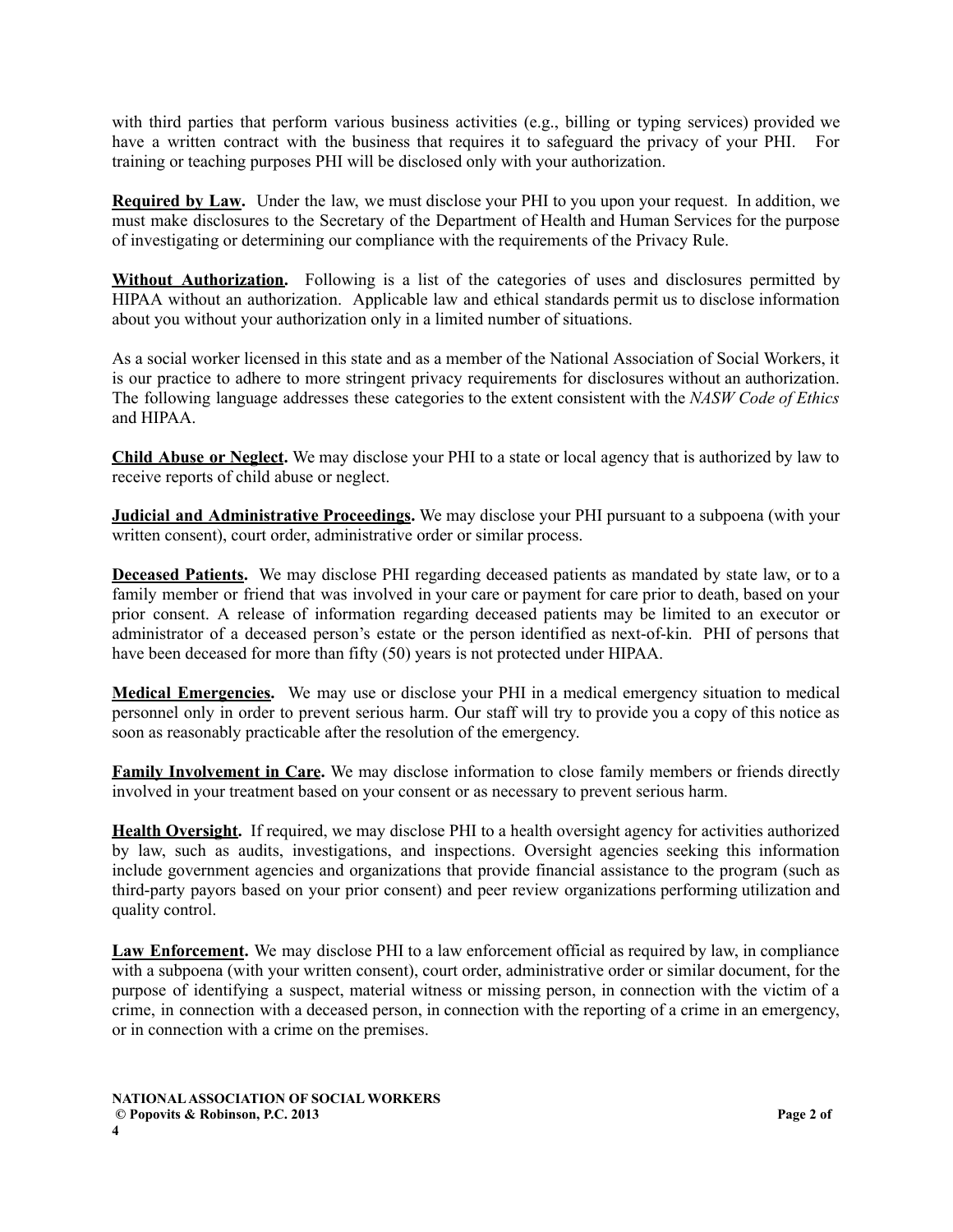**Specialized Government Functions.** We may review requests from U.S. military command authorities if you have served as a member of the armed forces, authorized officials for national security and intelligence reasons and to the Department of State for medical suitability determinations, and disclose your PHI based on your written consent, mandatory disclosure laws and the need to prevent serious harm.

**Public Health.** If required, we may use or disclose your PHI for mandatory public health activities to a public health authority authorized by law to collect or receive such information for the purpose of preventing or controlling disease, injury, or disability, or if directed by a public health authority, to a government agency that is collaborating with that public health authority.

**Public Safety.** We may disclose your PHI if necessary to prevent or lessen a serious and imminent threat to the health or safety of a person or the public. If information is disclosed to prevent or lessen a serious threat it will be disclosed to a person or persons reasonably able to prevent or lessen the threat, including the target of the threat.

**Research.** PHI may only be disclosed after a special approval process or with your authorization.

**Fundraising.** We may send you fundraising communications at one time or another. You have the right to opt out of such fundraising communications with each solicitation you receive.

**Verbal Permission.** We may also use or disclose your information to family members that are directly involved in your treatment with your verbal permission.

**With Authorization**. Uses and disclosures not specifically permitted by applicable law will be made only with your written authorization, which may be revoked at any time, except to the extent that we have already made a use or disclosure based upon your authorization. The following uses and disclosures will be made only with your written authorization: (i) most uses and disclosures of psychotherapy notes which are separated from the rest of your medical record; (ii) most uses and disclosures of PHI for marketing purposes, including subsidized treatment communications; (iii) disclosures that constitute a sale of PHI; and (iv) other uses and disclosures not described in this Notice of Privacy Practices.

## **YOUR RIGHTS REGARDING YOUR PHI**

You have the following rights regarding PHI we maintain about you. To exercise any of these rights, please submit your request in writing to Julie Portnoy, LCSW:

- **Right of Access to Inspect and Copy.** You have the right, which may be restricted only in exceptional circumstances, to inspect and copy PHI that is maintained in a "designated record set". A designated record set contains mental health/medical and billing records and any other records that are used to make decisions about your care. Your right to inspect and copy PHI will be restricted only in those situations where there is compelling evidence that access would cause serious harm to you or if the information is contained in separately maintained psychotherapy notes. We may charge a reasonable, cost-based fee for copies. If your records are maintained electronically, you may also request an electronic copy of your PHI. You may also request that a copy of your PHI be provided to another person.
- **Right to Amend.** If you feel that the PHI we have about you is incorrect or incomplete, you may ask us to amend the information although we are not required to agree to the amendment. If we deny your request for amendment, you have the right to file a statement of disagreement with us.